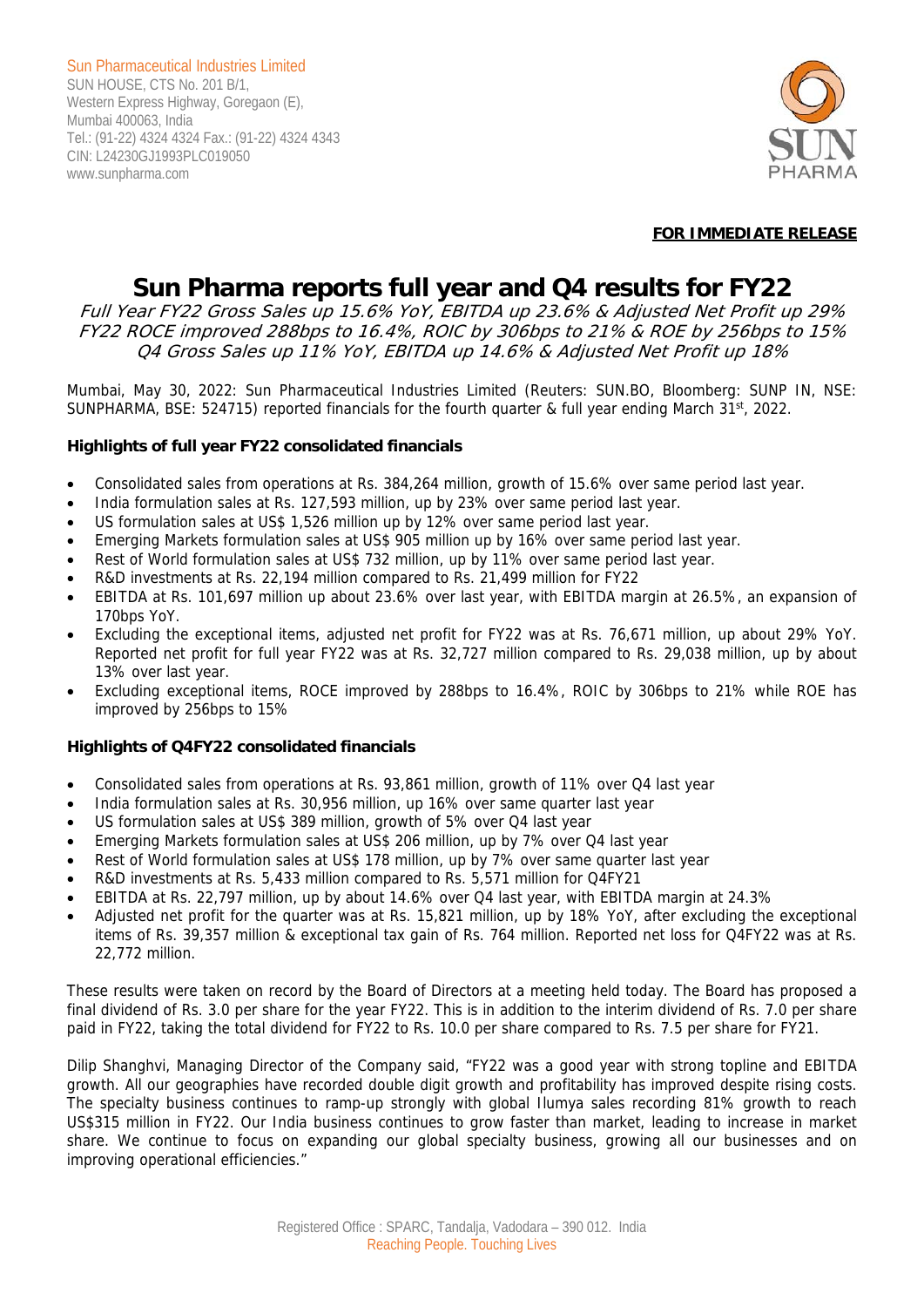

## **Debt Repayment**

The company has repaid debt of about US\$ 355 million in FY22 compared to the debt as of March 31, 2021.

### **India Business – Market Leadership**

For the full year FY22, sales of formulations in India were at 127,593 million, up by 23% over the same period last year. For Q4FY22 sales were at Rs. 30,956 million, up by 16% over Q4 last year and accounting for 33% of total sales.

Sun Pharma is ranked No. 1 and holds 8.3% market share in the over Rs. 1,688 Billion Indian pharmaceutical market as per AIOCD AWACS MAT March-2022 report. For Q4FY22, the company launched 11 new products in the Indian market.

#### **US Formulations (including Taro)**

Formulation sales in the US for the full year FY22 were US\$ 1,526 million recording a growth of 12% over the same period last year. For Q4FY22, sales were US\$ 389 million, a growth of 5% over Q4 last year and accounting for about 31% of total consolidated sales.

#### **Taro Performance**

Taro's full year FY22 sales were US\$ 561 million, up by about 2% over same period last year. Excluding the impact from the settlement and loss contingencies charges in both periods, adjusted net profit for full year FY22 was US\$126.4 million compared to US\$ 141.4 million in FY21. Taro's reported net profit for FY22 was US\$ 58.3 million. Taro posted Q4FY22 sales of US\$ 143 million, down 3% YoY and net profit of about US\$ 27.4 million, lower by 11.6% over adjusted net profit of Q4 last year.

#### **Emerging Markets**

Our formulation sales in Emerging Markets for the full year FY22 were at US\$ 905 million, up by 16% over the same period last year. Emerging Markets sales were at US\$ 206 million for Q4, a growth of 7% over Q4 last year and accounting for about 17% of total consolidated sales for the quarter.

#### **Rest of World Markets**

Formulation sales in Rest of World (RoW) markets, excluding US and Emerging Markets, for the full year FY22 were at US\$ 732 million, up by about 11% over the same period last year. RoW market sales were at US\$ 178 million in Q4FY22, up by about 7% over Q4 last year and accounting for approximately 14% of total consolidated sales.

## **Active Pharmaceutical Ingredients (API): Strategic strength**

For the full year FY22, external API sales were at Rs. 18,354 million, lower by about 6% over the same period last year. For Q4FY22, external sales of API were at Rs. 4,137 million, lower by about 5% over Q4 last year. Our API business imparts benefits of vertical integration and continuity of supply chain for our formulations business. We continue to focus on increasing API supplies for captive consumption relating to our key products.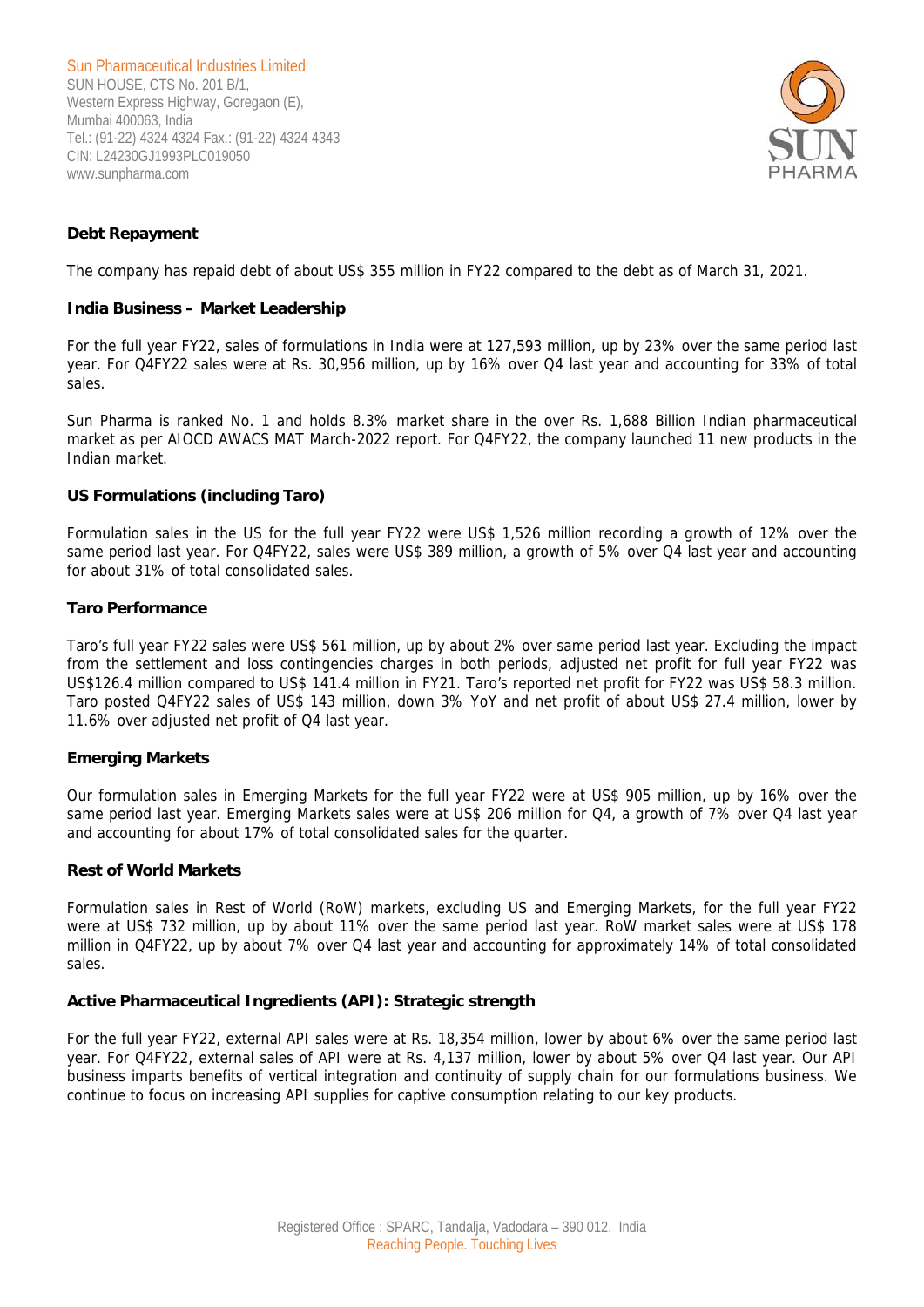

#### **Research – Investing for future**

For the full year FY22, consolidated R&D investments were at Rs. 22,194 million, or 5.8% of sales; while for Q4FY22 it stands at Rs. 5,433 million.

Our R&D efforts span across both specialty and generic businesses and we continue to invest in building the pipeline for various markets including the US, Emerging Markets, RoW Markets and for India. Our specialty R&D pipeline includes 4 molecules undergoing clinical trials. We have a comprehensive product offering in the US market consisting of approved ANDAs for 512 products while filings for 93 ANDAs await US FDA approval, including 28 tentative approvals. Additionally, the portfolio includes 54 approved NDAs while 13 NDAs await US FDA approval. For the quarter, 7 ANDAs and 1 NDA were filed while approvals included 1 ANDA and 1 NDA.

#### **Revenue Breakup and R&D Investments**

|                                  |                      |            |            |            | $(3\bar{z}$ in Mn) |
|----------------------------------|----------------------|------------|------------|------------|--------------------|
| <b>Particulars</b>               | <b>Quarter ended</b> |            |            | Year ended |                    |
|                                  | 31.03.2022           | 31.12.2021 | 31.03.2021 | 31.03.2022 | 31.03.2021         |
|                                  |                      |            |            |            |                    |
| India Formulations               | 30,956.3             | 31,675.6   | 26,708.6   | 127,593.4  | 103,432.1          |
| <b>US Formulations</b>           | 29,245.8             | 29,717.7   | 26,988.4   | 113,736.6  | 100,921.2          |
| <b>Emerging Market</b>           | 15,474.5             | 17,899.1   | 14,015.2   | 67,431.6   | 57,839.7           |
| <b>ROW Formulations</b>          | 13,407.0             | 13,531.5   | 12,168.0   | 54,544.5   | 48,955.8           |
| <b>Total Formulations</b>        | 89,083.6             | 92,823.9   | 79,880.2   | 363,306.1  | 311,148.8          |
| <b>Bulk</b>                      | 4,136.7              | 4,710.3    | 4,356.8    | 18,354.3   | 19,503.5           |
| <b>Others</b>                    | 640.5                | 607.5      | 400.4      | 2,603.8    | 1,678.5            |
| <b>Total Sales</b>               | 93,860.8             | 98,141.7   | 84,637.4   | 384,264.2  | 332,330.8          |
|                                  |                      |            |            |            |                    |
| <b>Total R&amp;D Expenditure</b> | 5,432.9              | 5,471.0    | 5,571.1    | 22,194.0   | 21,499.4           |
| Capital Expenditure              | 243.8                | 246.8      | 184.6      | 868.9      | 471.2              |
| Revenue Expenditure              | 5,189.1              | 5,224.2    | 5,386.5    | 21,325.1   | 21,028.2           |
| Exchange Rate : US\$ 1 = ₹       | 75.21                | 74.94      | 72.91      |            |                    |

#### **Disclaimer:**

Statements in this "Document" describing the Company's objectives, projections, estimates, expectations, plans or predictions or industry conditions or events may be "forward looking statements" within the meaning of applicable securities laws and regulations. Actual results, performance or achievements could differ materially from those expressed or implied. The Company undertakes no obligation to update or revise forward looking statements to reflect developments or circumstances that arise or to reflect the occurrence of unanticipated developments/circumstances after the date hereof.